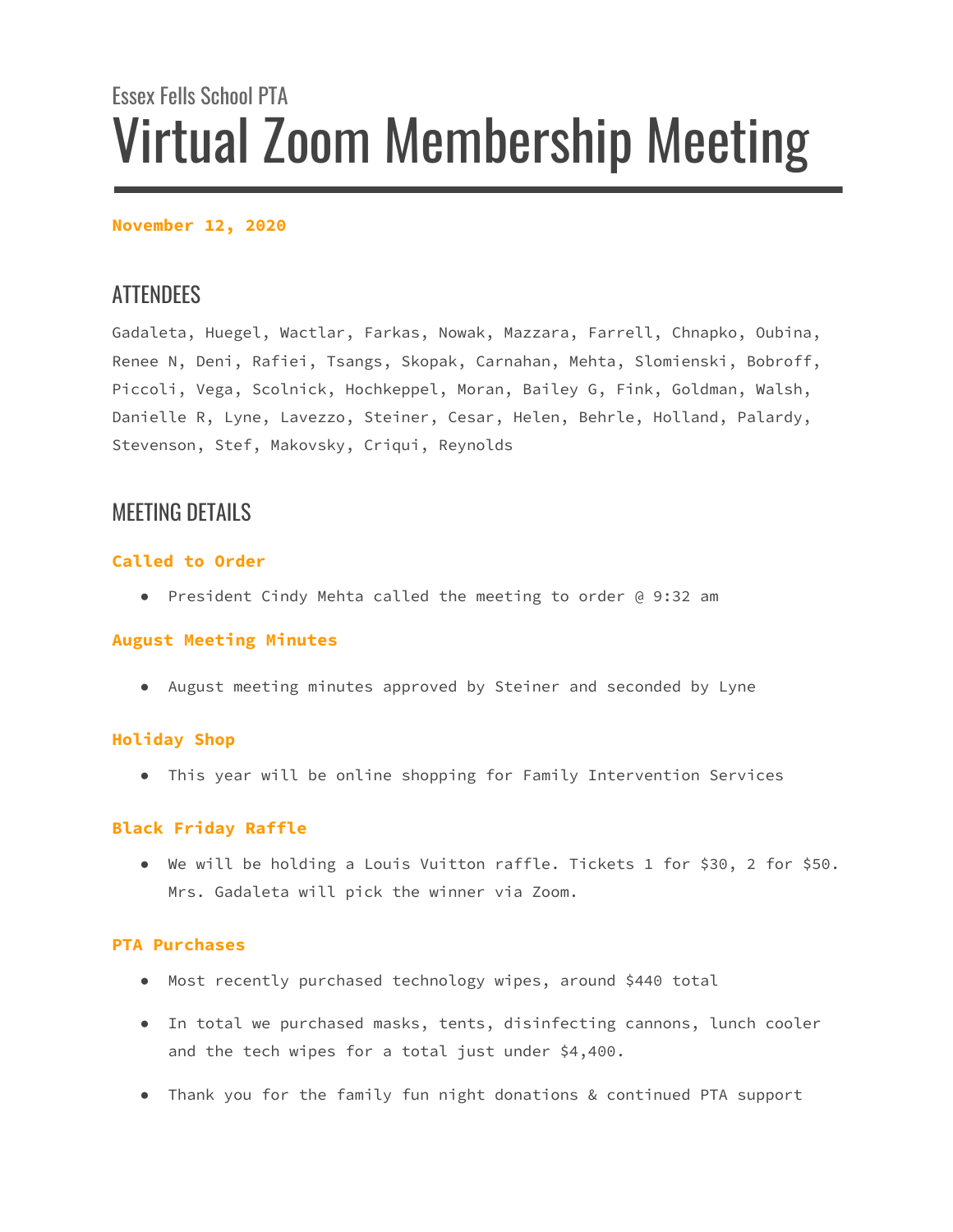### **Vineyard Vines**

● We still have a few sizes left via Mobilearq

#### **Mask Sale**

- Youth masks added to Mobilarq. Black with EFS on one side and bengal on the other
- Additional mask coming out in support of Ms. Mitchell. Will be red with #stronglikeher for parents/ children who mentioned they'd like the opportunity to purchase.

#### **Spiritwear**

● Sale went great and were able to make \$1,800 for PTA

#### **November Gratitude Theme**

● We will be catering a breakfast to our EFPD to give them some thanks for all they do and help with.

#### **Connors Sauce**

- Mrs. Barshay very much appreciates all the support and cards made for Connor.
- Don't forget to check out Connors sauce online.

# **Chalk the Walk**

● Thank you for a great turnout. The idea came from Ashley Moran back in September and it worked out great.

# **6th Grade**

- Thanks for your support of the Ghosting Bag fundraiser
- EFSY shop opening with things kids making for sale

#### **Foundation**

- Fall mini sessions coming to a close. Send in photos of kids participating at home.
- Variety show due sun 11/15 to Mr. Trogani so he could edit the show. Link available Wednesday before Thanksgiving. Grant approved for 6 picnic tables for outside lunch / school lessons.

#### **Mrs. Gadaleta Report**